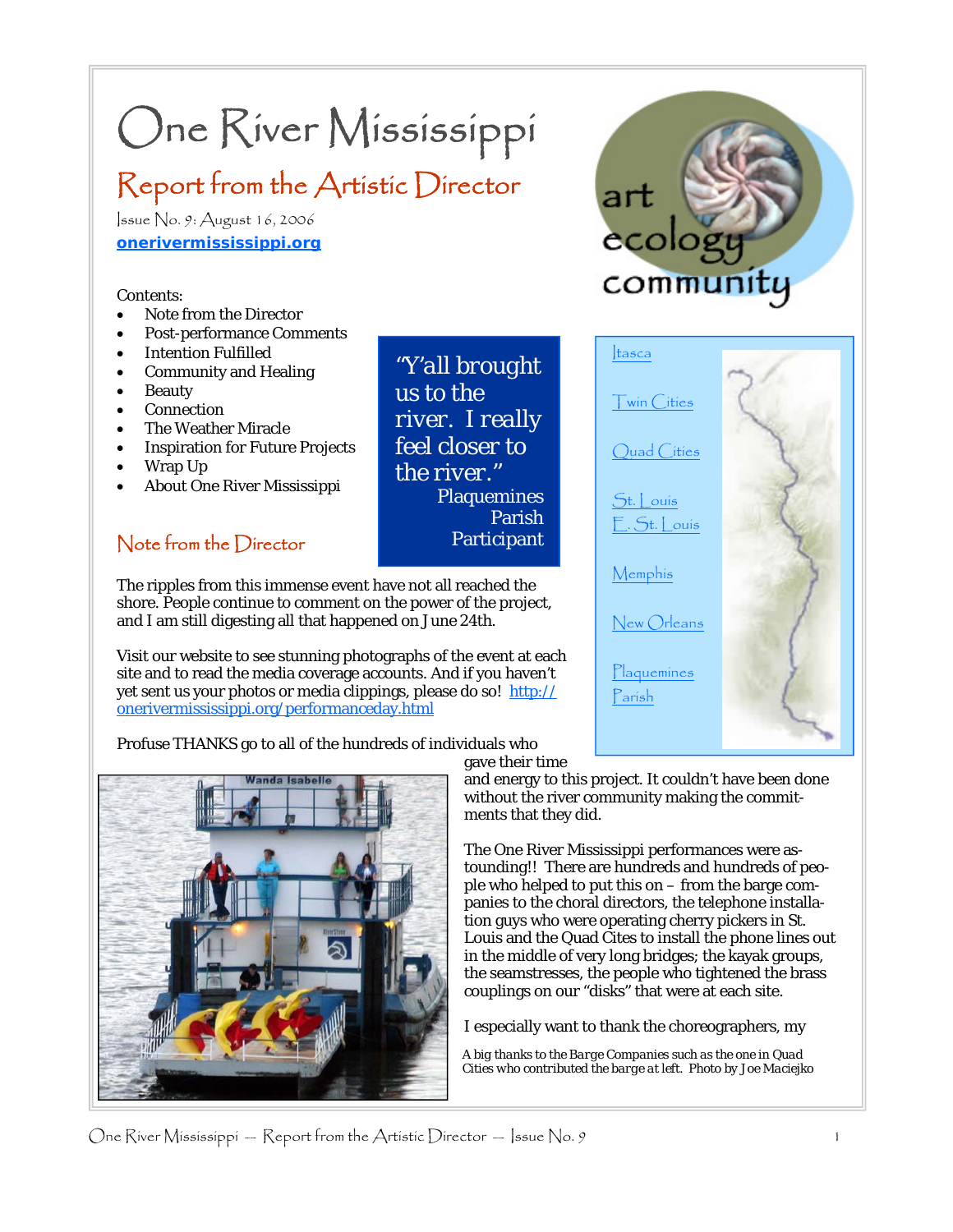fellow artists without whom this project would have never happened. The choreographers had one conference call the day after the performance, and I am looking forward to having another connection with them all, except we will have to get along without our choreographer from the Quad Cities, Johanne Jakhelln. She has returned to her native Norway with her American husband and family; One River Mississippi was her last production and off she went!

And, of course, I am exceptionally grateful to the wonderful people who funded this project – over 200 individuals and foundations.



*People saw the Mississippi River is a new way: St. Louis photo by Bob Morrison .* 

Close to two months after the event,

I remain very appreciative, amazed and delighted. It is humbling and inspiring to see a vision become a reality.

*Marylee Hardenbergh, Artistic Director* 

#### Post-performance comments about One River Mississippi:

*"It was a once in a lifetime experience"* 

*~~~~~~~~~~~~~~~~~~~~ "I was blown away by the experience and the connections that happened throughout."* 



 *"It had not made such an impact on me until I shared in it, and then the grandeur of the scale of the event suddenly seemed of a piece with the grandeur of the Mississippi itself."* 

*~~~~~~~~~~~~~~~~~~~~* 

*~~~~~~~~~~~~~~~~~~~~ "Everyone was so pleased to be there and be part of something meaningful and beautiful… and thought-provoking. … we continue to find something new to mention even a week later." ~~~~~~~~~~~~~~~~~~~~* 

 *"We were all carried along by something far more powerful…the* 

*Audience in Itasca doing the "Roll, Roll Reach" gesture that all seven audiences performed. Photo by Melanie Metz* 

*performance felt magical." ~~~~~~~~~~~~~~~~~~~~* 

*"I feel grateful, joyous and elevated to a special plane of existence"* 

One River Mississippi — Report from the Artistic Director — Issue No. 9  $\,$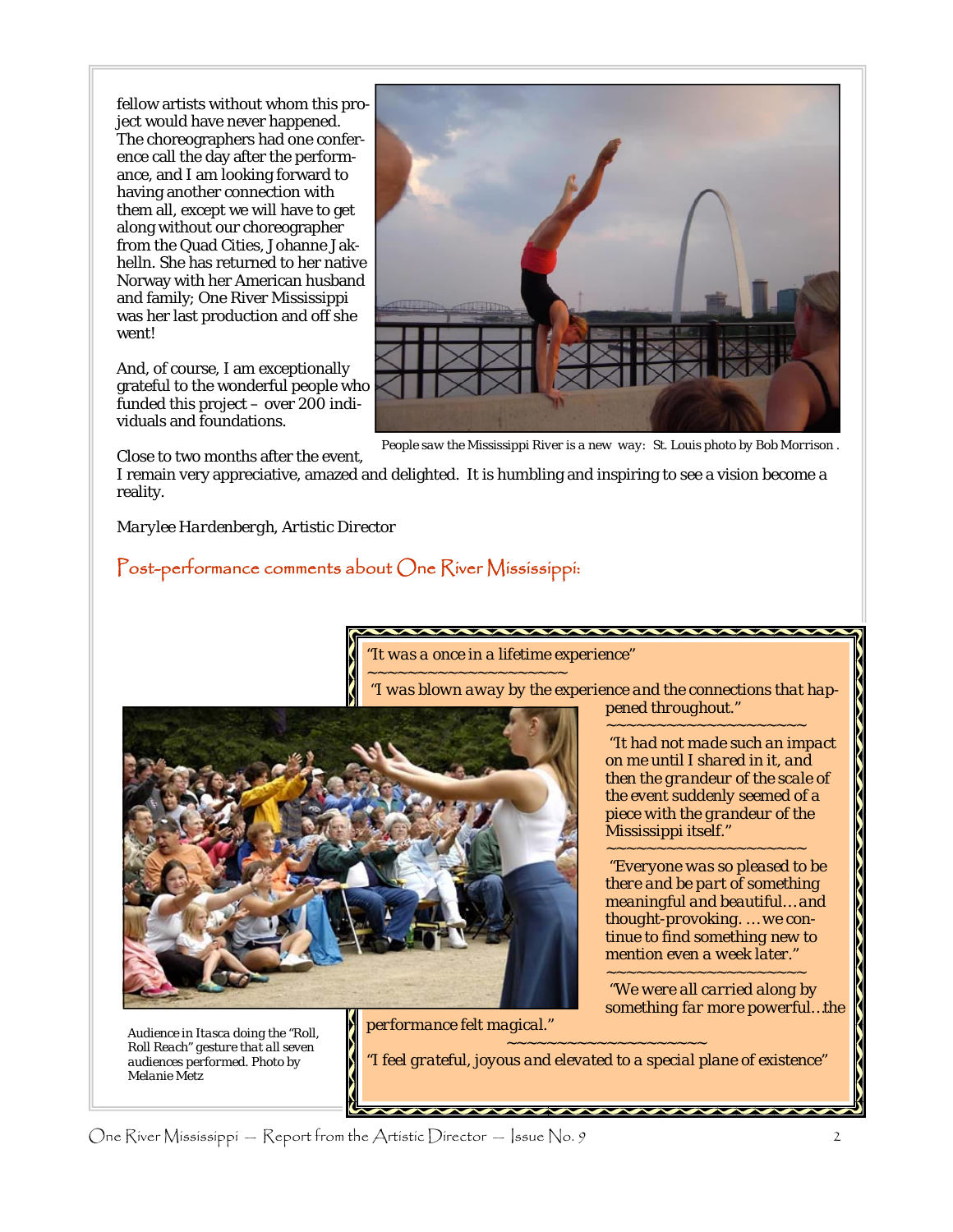#### Intention Fulfilled

The project was an amazing success. Over 550 performers joined to create the seven performances, and audiences totaled 10,500!!

 We sought to draw attention to the Mississippi River and to have people see the river with renewed eyes and heart. After the performance we heard from scores of both audience and performers who saw the river in a new light. Some created poems about the river because of the performance. Some painted pictures. One child was heard to say that he would never call the Mississippi River yucky again. More than one person wrote that this event was actually life-changing!

Our intention to create beauty, joy, and healing by combining art, community, and ecology was fulfilled marvelously.

#### Community and Healing

At each site there was a Water Blessing – some done by Native Americans, including the Dakota, Lakota, and Houma Nation members – some done by church leaders – and some done by African Healers. At each site there was an expert in creating group cohesion among the audiences, the Dance/ Movement Therapist, who lent their expertise to lead the audiences, and there was also a Reiki master to bring healing to the water.



Both performers and audience felt a sense of community. While many of the performers stated that they

*Water Blessing by the Houma Indian Chief, encircled by the dancers on top of the river levee. Photo by J. D. Barrios* 

made new connections within their communities, many audience members remarked how powerful they felt the performance was, particularly knowing that six other cities were experiencing the event with them.

In New Orleans, the audience could not keep their seats when the dancers on the fireboat strewed more



than 1,000 white flowers into the river – one for each person who died as a result of Hurricane Katrina. At that point in the performance, the audience spontaneously rose as one and rushed to get a better view. In Plaquemines Parish, which was as hard hit by Katrina as any part of the country, one participant remarked that the One River Mississippi performance was the "most heartwarming and healing event since the destruction."

*Dancers in New Orleans helped create a strong sense of community. Photo by Patti Perret* 

One River Mississippi — Report from the Artistic Director — Issue No. 9  $\frac{1}{3}$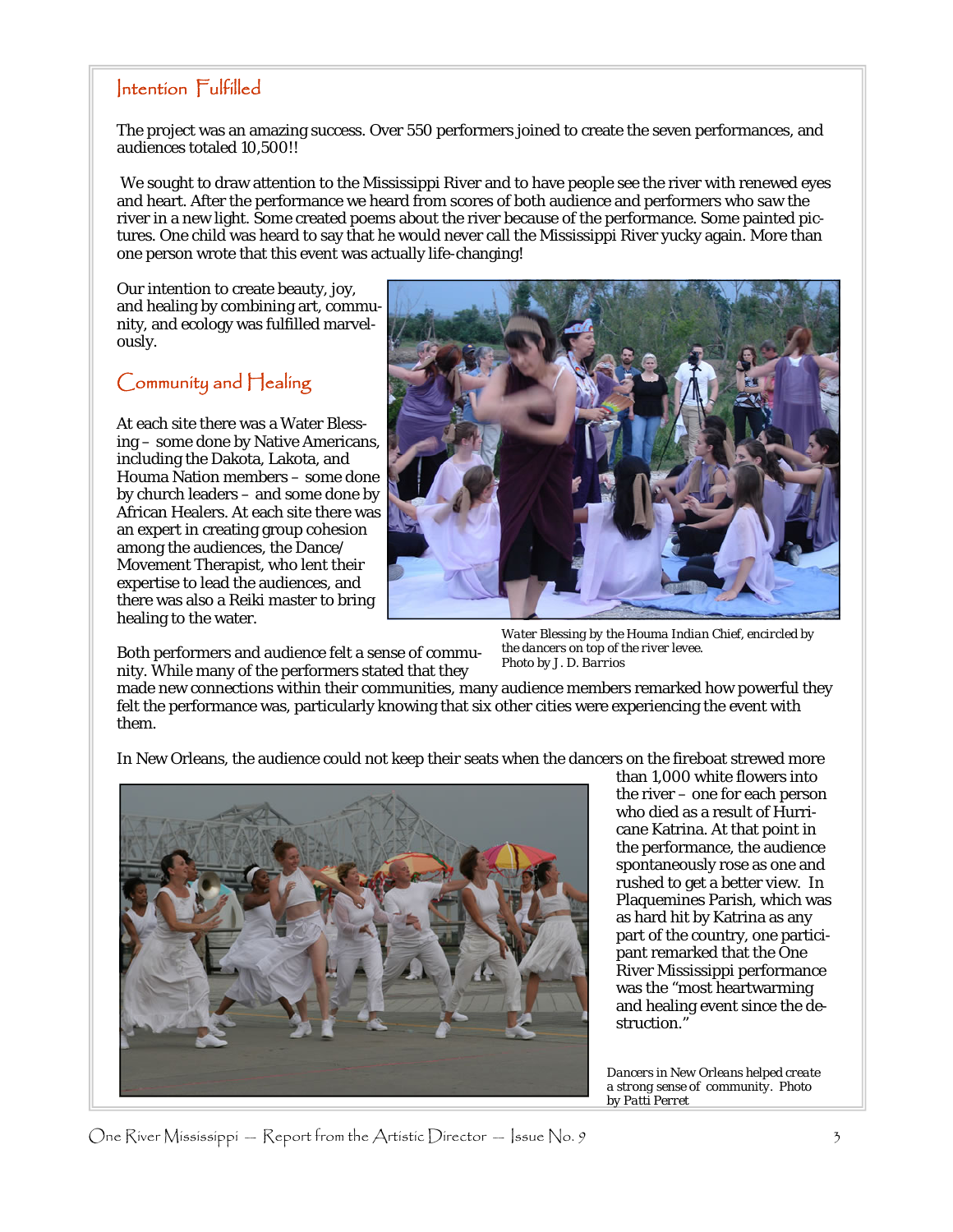#### **Beauty**

Over and over again, we heard comments about how absolutely beautiful and moving the performances were. Each of the seven performances had their own unique version of portraying the beauty at their site.

Everyone who worked on the dance performances did a stellar job!

#### Connection

*Each site portrayed beauty in its own way. Here the Itasca choreographer crosses the Mississippi River at its narrowest point. Photo by Melanie Metz* 



Connections occurred all along the Mississippi, but perhaps the most remarkable one was forged between St. Louis and East St. Louis during our performance. The Mayor of East St. Louis and the Mayor of St. Louis strolled together along the length of the Eads Bridge. Dancers from both sides of the river performed together. Members of the community said they felt for the first time the connection between the two cities across the river from each other.

We planned to connect all seven audiences via telephone technology. Although many audio engineers made a valiant effort, only some of the audiences could hear each other. When we created "The Chord", all of the audiences, led by Dance Therapists, lustily called out their site names and sang their note. The Chord was broadcast by many radio stations, and recorded by our Itasca radio and sound engineers. As several people have commented, The Chord sounds like a transmission from the moon!! Perhaps our Webmaster might find a way to put it on the web?

#### The Weather was a Miracle

St. Louis skies were clear and beautiful, ditto for Memphis. Both the top (Itasca) and the bottom (Plaquemines Parish) had dark clouds with lightning, but not a drop of rain fell on the sites. In New Orleans, clouds covered the sky, yet some found a silver lining: the New Orleans weather was perfect because the cloud cover made it cool and comfortable for them. It sprinkled during the Water Blessing.

*The weather was perfect in Memphis. Photo by Veronica Neal Klawetter* 



One River Mississippi — Report from the Artistic Director — Issue No. 9  $\,$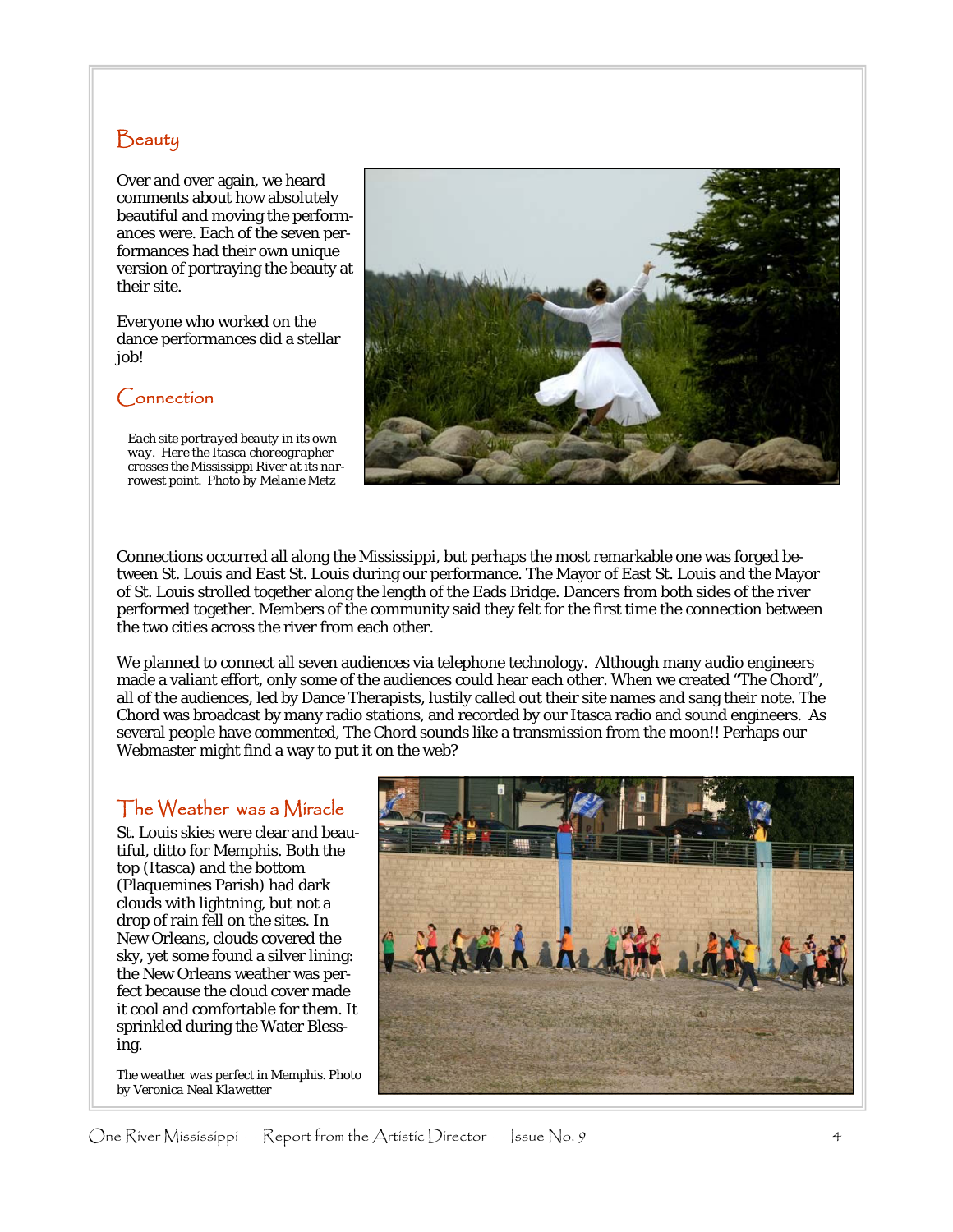In Minneapolis, light rain came down until literally a minute before the performance. Then the rain held off, and the sun even shone through briefly. As the performance ended with the audience holding on to the 1200-foot long strip of blue fabric symbolizing the river and called the Blue Highway, rain began again.

#### Inspiration for Future Projects

We wished to model how a community event like this could take place and to inspire communities to undertake future projects. After the performance, many people in each site wanted to do it again. Some sites want to do this event annually. This enthusiasm means we achieved our goal of instilling in each community the confidence and vision needed to launch a river performance tradition.

### Wrap Up

Wrap up for the project is about mid-way. Two of the five grant reports have been submitted. We are sending reports to our individual donors,

*Running along the Blue Highway at the end of the Minneapolis performance: audience members send waves down the highway and children run underneath. Photo by Nicky Hardenbergh* 

showing them photographs from all the sites. The Project Managers have written up their final reports and are finishing their budgets. Postcards encouraging our US Congress to take care of the southernmost end of the Mississippi River and the Louisiana Coastal wetlands are now numbering over 1184 with more to still arrive. We have had fun taking the zip codes of the postcard signers, finding out their US Representative, and then mailing that in, along with the two for each of their state senators. Writers were asked to please note the theme of Twenty Senators, Ten States, One River Mississippi on the front of the postcards and tell their representatives that the performance drew attention to the Mississippi River and moved attendees to care more deeply about the river.



We are also counting the environmental surveys taken by the seven audiences, and have in hand over 675. The survey will be tabulated and scored and a follow-up survey will take place in the fall. Stay tuned for the results of that!!

Footage from each site is in the hands of our Jana Larson, who is making use of her graduate degree in film. She is out in California editing the film as we speak. She is

*We have beautiful photos from each site; our official Minneapolis photographer Bruce Goodman captured the children performing in the Mill Ruins Park.*